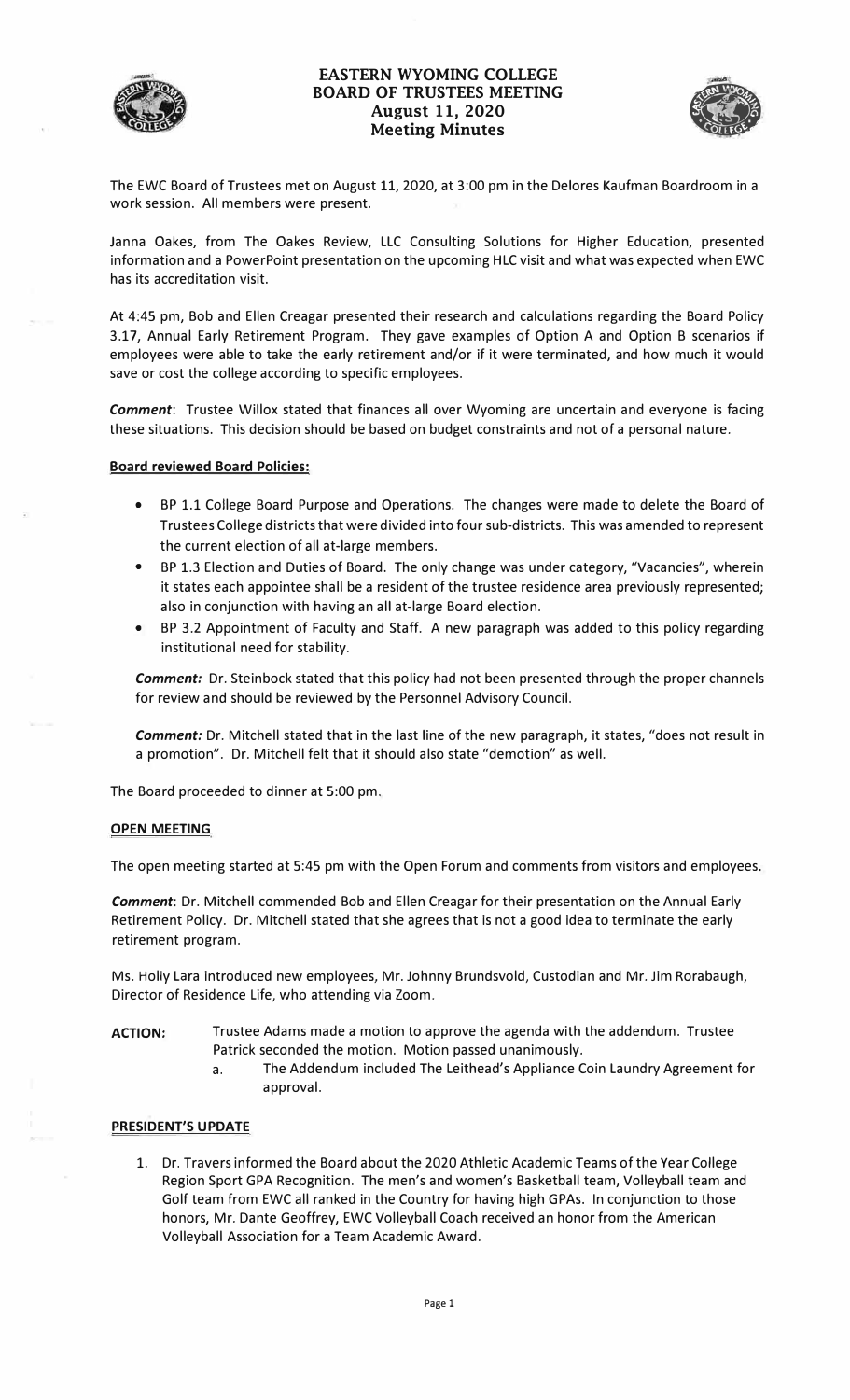- 2. The CARES Act. Relief funds are now coming through for the CARES Adult grant monies. The CARES Adult provides \$2,500 per student with criteria that you must be between 25-64, furloughed, have reduced hours or laid off due to COVID, etc.
- 3. GEER Funding, stands for Governor Emergency Education Relief from the US Dept. of Ed awarding grant funds to provide college emergency assistance because of COVID. Higher Ed provided \$1.07 million to the seven Wyoming Community Colleges.
- 4. Dr. Travers informed the Board about SHEEO stimulus packages. All funds have to be spent or encumbered by December 31<sup>st</sup>. Things that could be purchased would be laptop computers, Wi-Fi capabilities, things that faculty will now need because of the zoom classes and online needs.

*Comment:* Trustee Patrick asked if the money could be used to help recoup the money sent back to students from housing refunds due to COVID. Dr. Travers stated that we could utilize these funds for that.

ACTION: Trustee McCreery made a motion to approve the Consent Agenda. Trustee Varney seconded the motion. Motion passed unanimously.

The August 11, 2020 Consent Agenda, which included:

- 1. Minutes from the July 14, 2020 Board Meeting
- 2. Program reviews for Business, Education, and Physical Education presented by Dr. Heidi Edmunds.

# *ACTION ITEMS*

- *ACTION:* Trustee Varney made a motion to approve the August Financial Report presented by Mr. Kwin Wiles. Trustee Bartmann seconded the motion. Motion passed unanimously.
- *ACTION:* Trustee Mccreery made a motion to approve CARES Act. Funding and Purchases by the President. Trustee Patrick seconded the motion. Motion passed unanimously.
- *ACTION:* Trustee Bartmann made a motion to approve the Template for Concurrent and Dual Enrollment Memorandum of Understanding for FY 2020-2021. Trustee Ochsner seconded the motion. Motion passed unanimously.
- *ACTION:* Trustee Mccreery made a motion to approve the MOU for Dual Enrollment between Eastern Wyoming College and Morrill High School for FY 2020-2021. Trustee Bartmann seconded the motion. Motion passed unanimously.

*Comment:* Dr. Farley stated that Morrill High School's Principal, Tom Peacock, contacted EWC to request approximately 15 students take classes at EWC. Dr. Farley presented this to the President's Cabinet in July and the recommendation was to create an MOU that could be utilized. Morrill High School only requested dual enrollment. The agreement has been reviewed and approved by Attorney Evans.

*ACTION:* Trustee Mccreery made a motion to approve the Leithead's Appliance Coin Laundry Agreement, which was on the addendum to agenda. Trustee Patrick seconded the motion. Motion passed unanimously.

> *Discussion:* Leithhead would install coin laundry machines, maintain and provide vending machines for 5 years. Trustee Patrick had the following suggestions on changes to some of the wording in the agreement:

Page 1, under the first 'WHEREAS", second line.

Page 2, under Para 4, last sentence is not a sentence and would be better with a comma instead of a period.

Page 3, para 11 talks about Maintenance of Contract. Attorney Evans recommended a separate clause.

Para 11, concerns about the default consequences of either party.

The Board gave permission to amend the motion to allow Counsel to consider incorporating changes.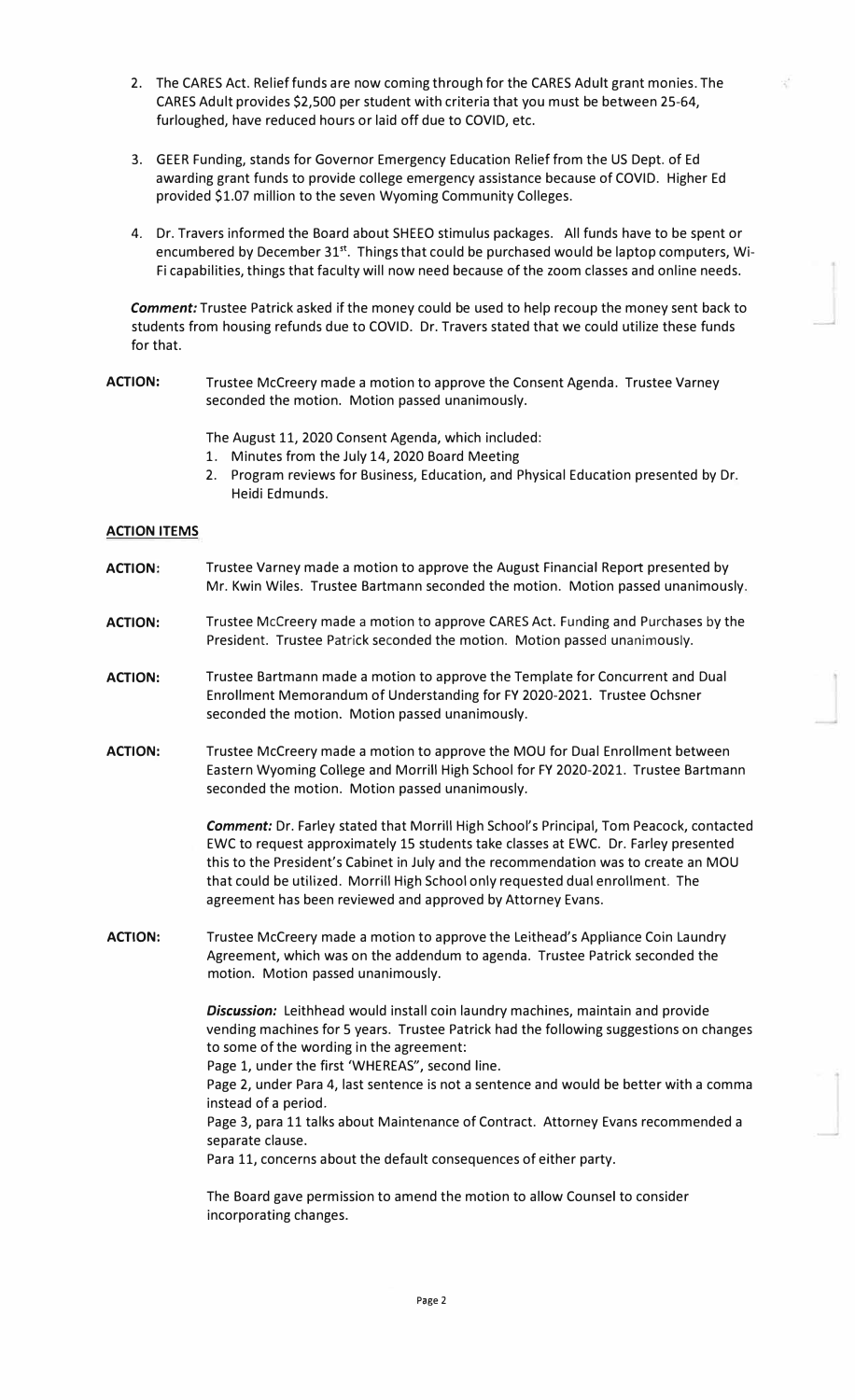#### *PERSONNEL*

- *ACTION:* Trustee Ochsner made a motion to approve the appointment of Mr. Jim Rorabaugh, to the position of Residence Life Director. Trustee Patrick seconded the motion. Motion passed unanimously.
- *ACTION:* Trustee Adams made a motion to approve the appointment of Mr. Steve Sinks, to the position of COL Program Coordinator/COL Road Test Examiner funded by the Wyoming Works Program Grant for a period of 2 years. Trustee Varney seconded the motion. Motion passed unanimously.

## *FIRST READING BOARD POLICIES*

- *ACTION* Trustee Mccreery made a motion to approve the First Reading of Board Policy 1.1 College Board Purpose and Operations. Trustee Adams seconded the motion. Motion passed unanimously.
- *ACTION:* Trustee Bartmann made a motion to approve the First Reading of Board Policy 1.3 Election and Duties of Board. Trustee Varney seconded the motion. Motion passed unanimously.
- *ACTION:* Trustee Mccreery made a motion to approve the First Reading of Board Policy 3.2 Appointment of Faculty and Staff. Trustee Varney seconded the motion. Motion passed unanimously.

*Comment:* Discussion about adding the word "demotion" in the new paragraph presented along with "promotion". Jim Willox stated that if we change this to promotion, and demotion, it might need more clarification to the wording.

*Comment:* Trustee Patrick stated that Dr. Steinbock would like this policy to go before the Personnel Advisory Committee. This policy will go out for public comment for 45 days and by then we should have it back for discussion with their recommendations.

#### **FINAL READING**

# *APPROVE:* Trustee Varney made a motion to approve the Final Reading for the Eastern Wyoming College Student Association / Student Senate Constitution. Trustee Bartmann seconded the motion. Motion passed unanimously.

#### *INFORMATION ITEMS*

Ms. Holly Lara updated the Board on Human Resources stating that the College/Career Readiness Coordinator/Instructor/Workforce Development Coordinator in Douglas is being advertised and will be funded by BOCES. Currently, three positions have been filled and were introduced and approved earlier, Mr. Jim Rorabaugh, Mr. Johnny Brunsvold, and Mr. Steve Sinks.

Dr. Heidi Edmunds updated the Board on Academic Services. Dr. Edmunds stated that the Perkins V grant was approved. They are currently transitioning from Perkins IV with a new application process for \$[93,556.97](https://93,556.97). Heidi wanted to congratulate Ms. Kim Russell, the faculty and Advisory Board on a job well done. A Consortium Grant has been approved for Platte County 2, Niobrara County 1, and Weston 7 School Districts, which EWC will be the host grant.

Mr. Roger Humphrey updated the Board on Student Services. Roger stated that the onboarding system of Radius was launched and went live on August 3**rd.** This creates the ability for students to apply on line and interfaces with Colleague. It is also a tool for perspective students and recruiting *efforts.* 

Roger wanted to congratulate EWC's Athletic programs and the awards across the country for their outstanding GPA standings. GEARUP is coordinating the responsibilities of the Student Success Center and getting those plans finalized.

Mr. Kwin Wilkes presented a PowerPoint on the Construction & Major Maintenance update. Kwin stated that small projects were being finalized in ATEC. The access control for campus, phase II card reader, and the Vet Tech 104 are progressing. The fire alarm updates and installation are taking place.